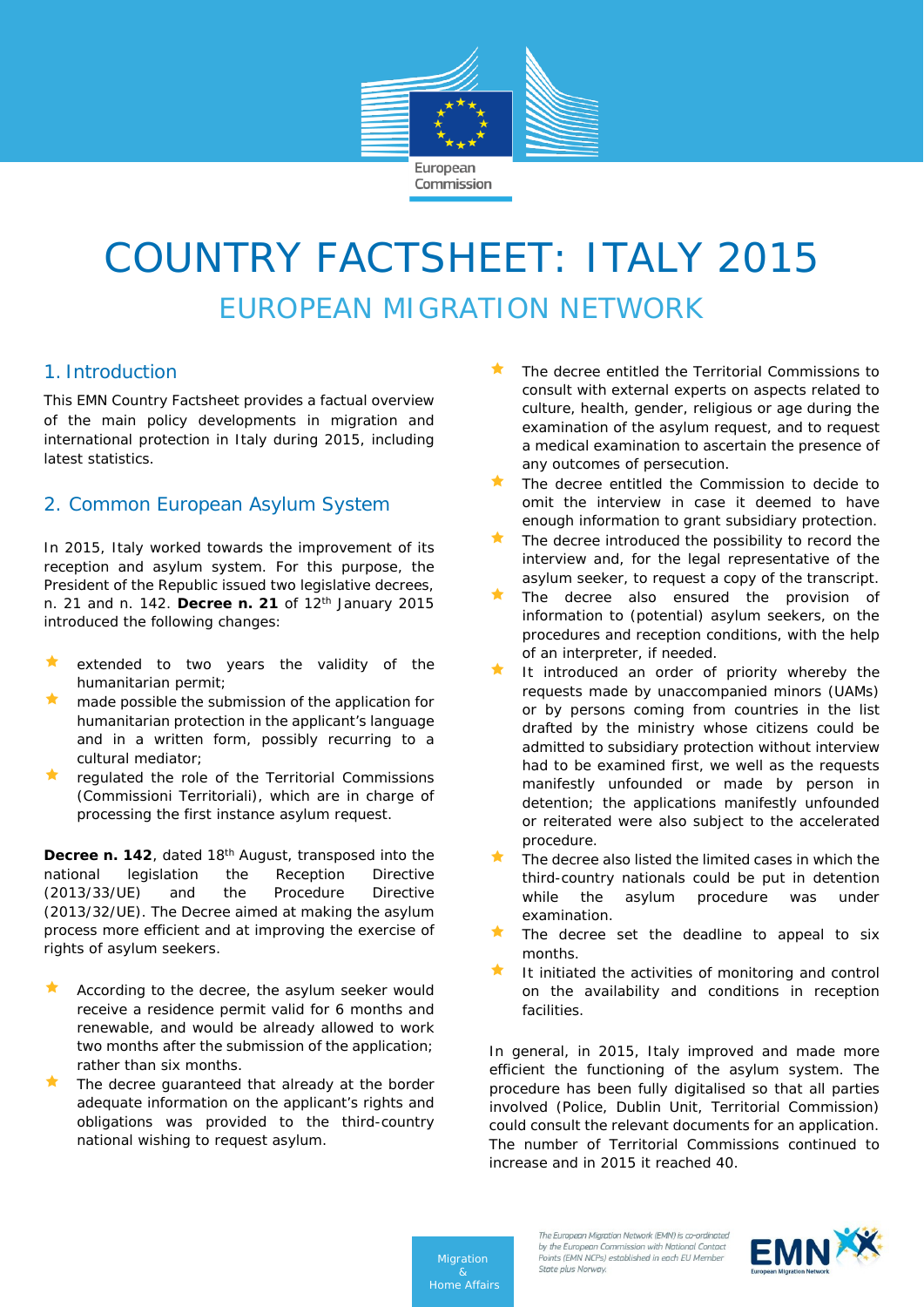As a result, Italy was able to curtail the average **processing time** for issuing first-instance decisions from 250 days to 180 days, in line with the Procedures Directive.

On 17th June 2015, Italy adopted the **national operational plan** for the reception of asylum seekers, which foresaw the division of tasks between the local actors and divided the reception system in first and second reception. The first reception system was regional-based and addressed migrants who had not filled yet the request of international protection; the second reception system was for migrants who had presented the asylum request.

On 28th September, the Ministry of Interior issued a **road map** to implement the EU Agenda on Migration, and, in particular the **relocation** mechanism. Six hotspots were identified, where all migrants were supposed to be landed for the first identification process; five were in Sicily (Pozzallo, Porto Empedocle, Trapani, Lampedusa, Augusta) and one in Apulia (Taranto), and together they made for a total of 2,500 places.

On **resettlement**, the Ministry of Interior started a multiannual programme, financed by AMIF, to resettle 450 Syrian nationals form Lebanon and 50 Eritrean nationals from Sudan per year, with the support of IOM.

Finally, in March 2015, Italy signed with EASO a new **Support Plan**, which would consist in the support to the Territorial Commissions in providing information on countries of origin and in the preparation of administrative files; and in strengthening the capacity of reception measures. The support plan was expected to run until April 2016.

# 3. Unaccompanied Minors and other Vulnerable Groups

In 2014 and 2015, Italy was confronted with an increase in the number of UAMs. To tackle this phenomenon, in 2015, the Italian government financed additional firstreception facilities. As of January 2015, a new reception system was put in place also for UAMs, whereby they would be first hosted in centres where to carry out their identification, age assessment and where to trace their family; and then would be placed in other local structures, to foster their integration in the community, through specific integration programmes.

The Presidential Decree n. 142 included also some important provisions on UAMs and vulnerable persons. It laid dawn that the best interest of the child should be the guiding principle in the application of all reception measures.

Moreover, it defined the categories of vulnerable persons that could be in need of special measures of assistance, and required the authorities to take their vulnerability into account.

# 4. European Policy on Legal migration and Integration

#### 4.1. PROMOTING LEGAL MIGRATION CHANNELS

No further developments were reported under this area in 2015.

#### 4.2. ECONOMIC MIGRATION

On highly qualified employment, an important legislative amendment was introduced in 2015 with the objective of simplifying the procedure to hire thirdcountry highly qualified workers. The so-called 'simplified procedure', already in place for some categories of workers, was extended to **Blue Card holders**. According to this procedure, when hiring a prospective Blue Card holder, the employers who signed an agreement with the Ministry of Interior and the Ministry of Labour and Social Affairs needed only to notify, instead of receiving the approval, the terms of the employment contract.

On 2nd April 2015, the Decree of the President of the Council of Minister set the annual quota for **seasonal workers** to 13,000 third-country nationals, coming from a list of countries Italy had an agreement with. A share of that quota, i.e. 1,500 persons, was reserved to third-country nationals who had previously worked in Italy as seasonal workers and wished to come back to take up seasonal employment.

On **change of status**, the Council of State issued an opinion in which it confirmed the government's line to prevent the change from the permit for religious purposes to the permit for subordinate employment. Moreover, the Ministry of Labour and Social Policy has issued an explanatory note on the change of status from a seasonal employment permit to a subordinate employment permit.

The legislative decree 15<sup>th</sup> June 2015 made easier for migrant workers to **renew their residence permit**. In particular, it acknowledged that the salary generated from the 'lavoro accessorio', which is a form of employment outside the standard contractual forms, paid by vouchers and introduced as a measure to tackle illegal employment, could be counted in view of the renewal of the residence permit.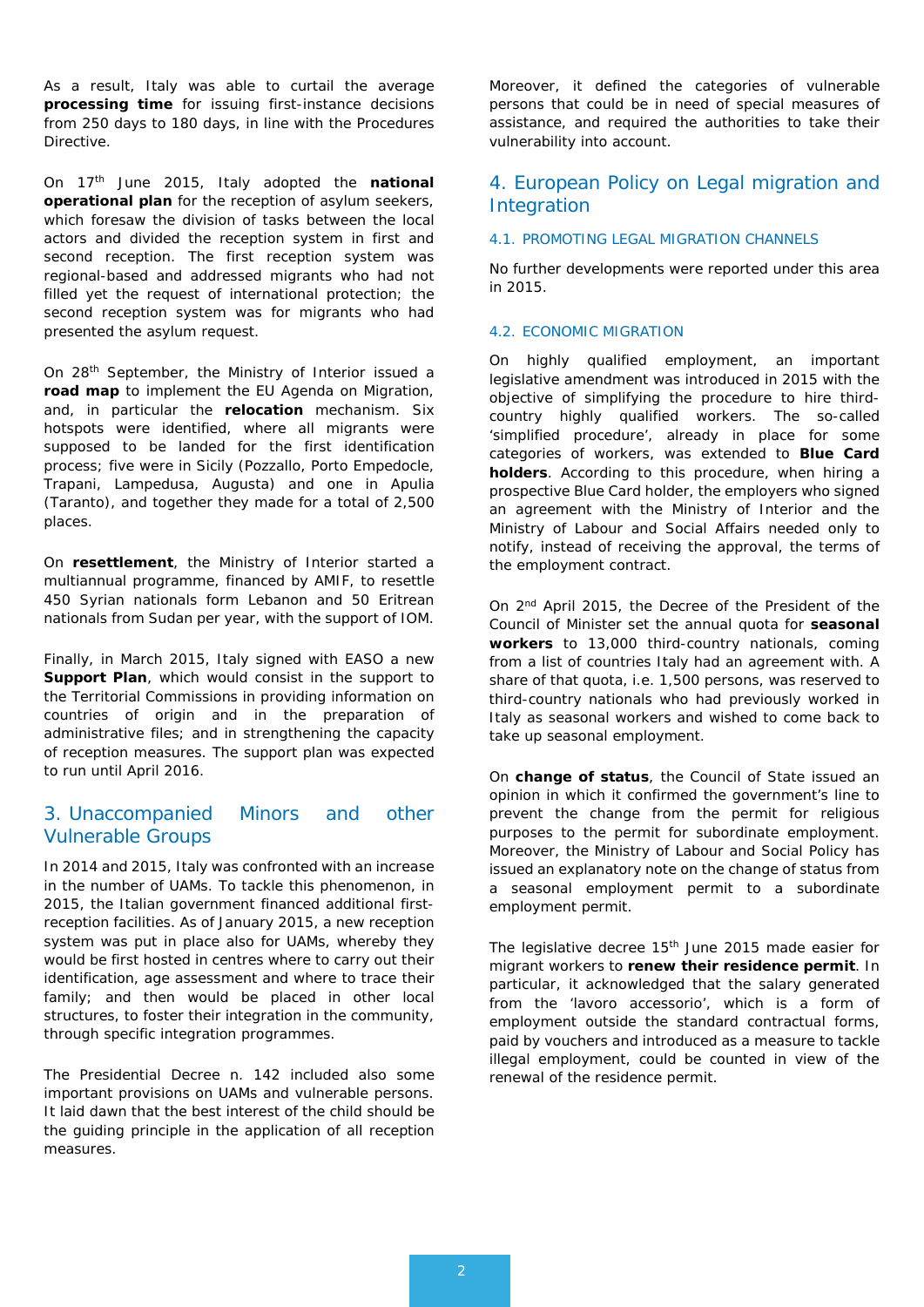Finally, throughout 2015, the government continued to monitor the **Start-Up Visa** and **Start-Up Hub** programme, for star-up entrepreneurs and graduate entrepreneurs, for which Italy received 40 and 5 successful applicants respectively.

#### 4.3. FAMILY REUNIFICATION

No further developments were reported under this area in 2015.

#### 4.4. INTEGRATION

In 2015, Italy implemented some measures to improve migrants' integration into the Italian society.

Two rulings of the **Constitutional Court** were particularly relevant.

- Third-country nationals who were long-term residents already enjoy the same social rights as nationals. In 2015, a ruling from the Italian Constitutional Court extended the social rights to all third-country nationals holding a residence permit of at least 1 year of validity.
- Another ruling of the Constitutional Court declared the illegitimacy of the provision that excluded thirdcountry nationals from being eligible to apply for the National Community Service.

On the **integration agreement**, the Circular of 3rd September 2015 of the Ministry of Interior clarified that in case the third-country national failed the integration exam foreseen by the integration agreement, this was prolonged by one year.

#### 4.5. MANAGING MIGRATION AND MOBILITY[1](#page-2-0)

In 2015 Italy introduced some changes in **visa policy**.

In view of the Jubilee starting in December 2015, Italy introduced the new Tourism-Jubilee Visa, available only for pilgrims who would participate in the diocesan pilgrimage organised by a local responsible person. The local responsible person of a diocese would act as guarantor for the pilgrims before the State.

In 2015, Italy introduced the request of biometric data for citizens of China, Mongolia, India, Pakistan, Bangladesh, Sri Lanka, Nepal, Bhutan and Maldives applying for visas.

## 4.6. EXTERNAL DIMENSION OF EU MIGRATION POLICY

No further developments were reported under this area in 2015.

 $\overline{a}$ 

## 5. Irregular Migration and Return

## 5.1. THE FIGHT AGAINST FACILITATION OF IRREGULAR **MIGRATION**

To tackle the increased number of third-country nationals trying to cross the Mediterranean to reach the Italian costs, Italy reinforced the controls at the external sea borders. In 2015, the operation **Mare Sicuro** (Safe Sea) was launched, whereby the usual work carried out by the military navy (Surveillance and Security) and aviation was extended to cover a wider share of the Central Mediterranean, down towards the Libyan shores.

Italy continued also its participation in the **Foro di Roma**, a working group discussing security issues in the Balkans that included the states with which a visa liberalisation regime was in place. Following the first and second meeting, held in 2013 in Belgrade and in 2014 in The Hague respectively, the Foro di Roma held its third meeting in Rome and was coordinated by Europol.

# 6. Actions against Trafficking in Human **Beings**

During 2015, the adoption of the **National Plan against Trafficking in Human Beings and Serious Exploitation** was planned. This aimed at the definition of a multi-annual strategy of intervention to contrast trafficking of human beings, and at proposing actions to raise awareness on the phenomenon, to prevent it and integrate the victims in the society.

## STATISTICAL ANNEX

The Statistical Annex provides an overview of the latest available statistics for Italy on aspects of migration and asylum (2013-2015), including residence, asylum, unaccompanied minors, irregular migration, return and visas. Where statistics are not yet available, this is indicated in the Annex as "N/A".

<span id="page-2-0"></span> $1$  "Managing migration and mobility" refers to the following themes: visa policy, Schengen governance and border monitoring.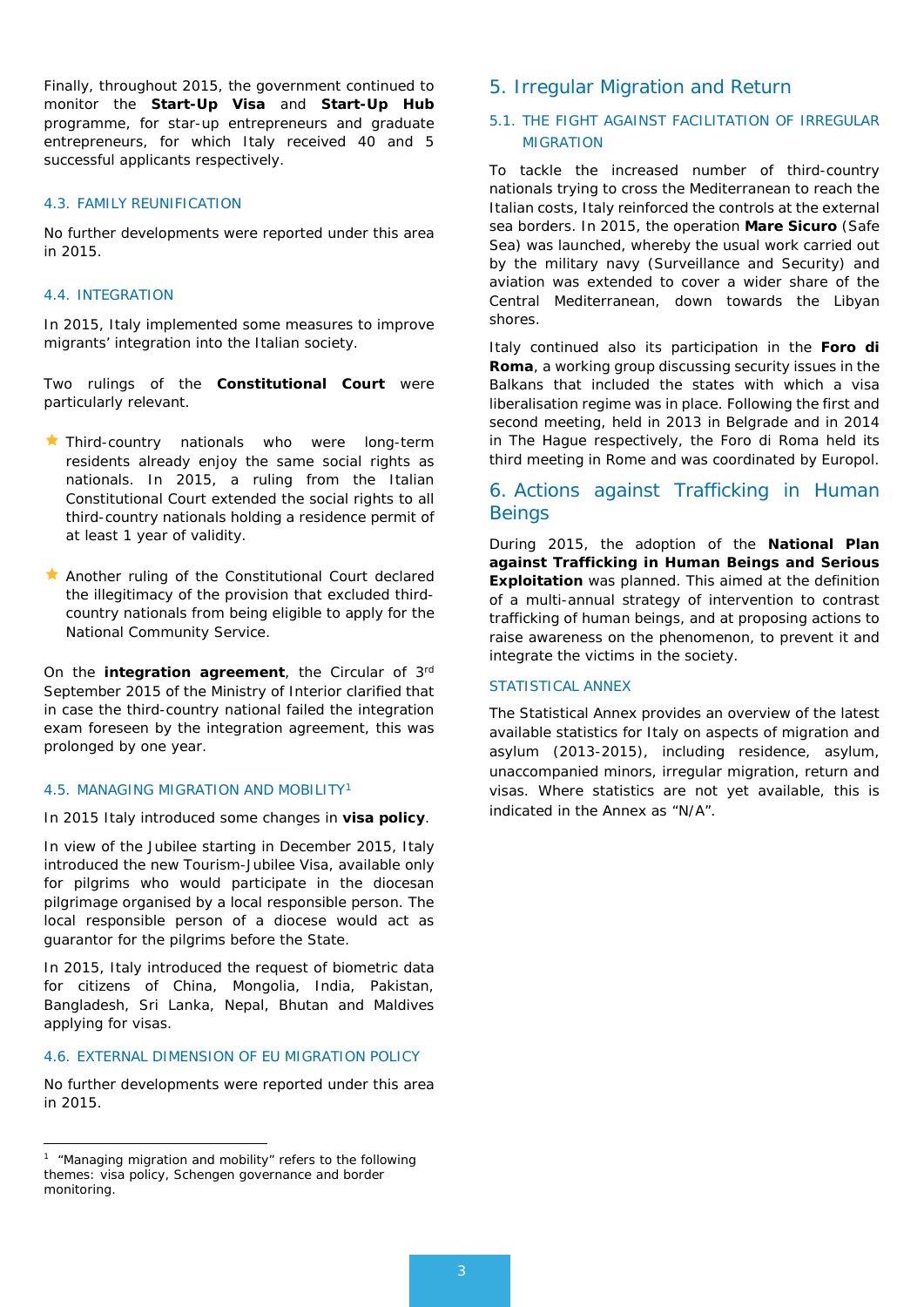# **Statistical Annex: Immigration and Asylum in Italy (2012-2015)**

## 1. COMMON EUROPEAN ASYLUM SYSTEM

**Figure 1: Asylum applications as a share of the total population in Italy, EU average and EU high and low (2012-2015)**



*Source: Eurostat migration statistics (migr\_asyappctza), data extracted 04/07/2016*





*Source: Eurostat migration statistics (migr\_asyappctza), data extracted 04/07/2016*

## **Table 1: Asylum applications: Top five third-country nationalities (2012–2015)**

|                    | 2012  |                 |                    | 2013  |                 |                    | 2014      |                 |                    | 2015   |                 |
|--------------------|-------|-----------------|--------------------|-------|-----------------|--------------------|-----------|-----------------|--------------------|--------|-----------------|
| <b>Nationality</b> | Nr    | $%$ of<br>total | <b>Nationality</b> | Nr    | $%$ of<br>total | <b>Nationality</b> | <b>Nr</b> | $%$ of<br>total | <b>Nationality</b> | Nr     | $%$ of<br>total |
| Pakistan           | 2.600 | 15%             | Nigeria            | 3,520 | 13%             | Nigeria            | 10.135    | 16%             | Nigeria            | 18,190 | 22%             |
| Nigeria            | .615  | 9%              | Pakistan           | 3,230 | 12%             | Mali               | 9.790     | 15%             | Pakistan           | 10,390 | 12%             |
| Afghanistan        | 495   | 9%              | Somalia            | 2.775 | 10%             | Gambia             | 8.575     | 3%              | Gambia             | 8,045  | 10%             |
| Senegal            | 940   | 5%              | Eritrea            | 2.110 | 8%              | Pakistan           | 7.150     | 11%             | Senegal            | 6,395  | 8%              |
| Tunisia            | 895   | 5%              | Afghanistan        | 2.055 | 8%              | Senegal            | 4.675     | 7%              | <b>Bangladesh</b>  | 6,045  | 7%              |

*Source: Eurostat migration statistics (migr\_asyappctza), data extracted 04/07/2016*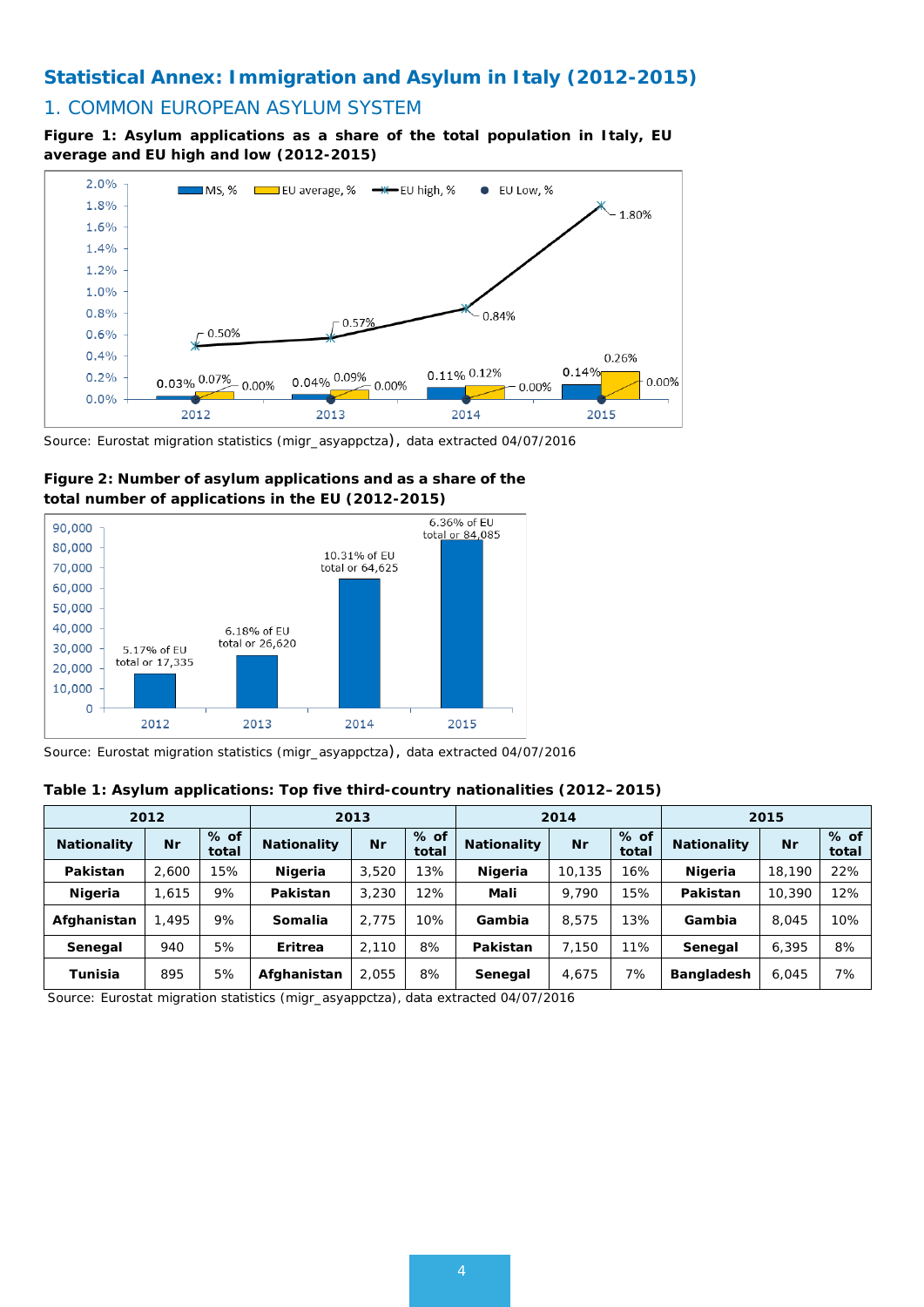## **Figure 3: Asylum applications: Top five third-country nationalities as a share of EU total per given nationality (2015)**



*Source: Eurostat migration statistics (migr\_asyappctza), data extracted 04/07/2016 Note: the figure reads as: Italy received 18,190 asylum applications from Nigerians or 58.37% of all asylum applications lodged by Nigeria in EU in 2015*

#### **Table 2: Asylum applications - First instance decisions by outcome (2012-2015)**

|      |           | Total<br><b>Positive</b> |                   | Of which:                | Humanitarian |                              |
|------|-----------|--------------------------|-------------------|--------------------------|--------------|------------------------------|
|      | decisions | decisions                | Refugee<br>status | Subsidiary<br>protection | reasons      | <b>Negative</b><br>decisions |
| 2012 | 27,280    | 22.025                   | 2.050             | 4.495                    | 15,480       | 5,255                        |
| 2013 | 23,565    | 14,390                   | 3,080             | 5.565                    | 5,750        | 9.175                        |
| 2014 | 35,180    | 20,580                   | 3.640             | 7.625                    | 9.315        | 14,600                       |
| 2015 | 71,345    | 29.615                   | 3.575             | 10,270                   | 15,770       | 41.730                       |

*Source: Eurostat migration statistics (migr\_asydcfsta), data extracted 04/07/2016* 





*Source: Eurostat migration statistics (migr\_asydcfsta), data extracted 04/07/2016*





*Source: Eurostat migration statistics (migr\_asydcfsta), data extracted 04/07/2016*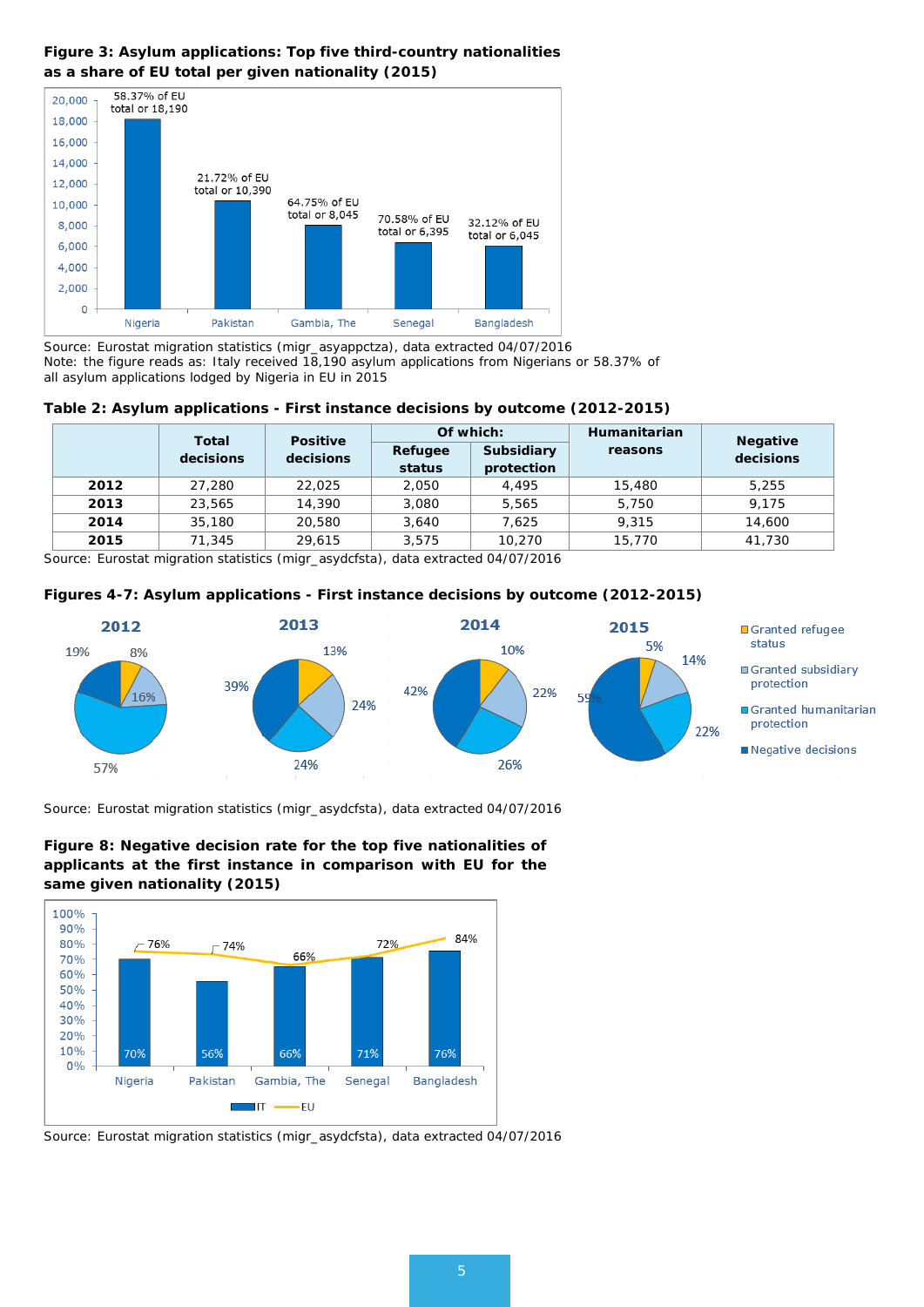#### **Figure 9: Third-country nationals resettled (2012-2015)**



*Source: Eurostat migration statistics (migr\_asyresa), data extracted 04/07/2016*

# 2. UNACCOMPANIED MINORS

#### **Figure 10: Unaccompanied minors applying for asylum (2012-2015)**



|                                             | 2012 | 2013      | 2014 | 2015  |
|---------------------------------------------|------|-----------|------|-------|
| Unaccompanied<br>minors (total)             | ΝA   | <b>NA</b> | NA   | ΝA    |
| Unaccompanied<br>minor asylum<br>applicants | 185  | 380       | 605  | 8,805 |

**Table 3: Unaccompanied minors (2012-2015)**

*Source: Eurostat Asylum applicants considered to be unaccompanied minors by citizenship, age and sex Annual data (rounded) [migr\_asyunaa], data extracted 04/07/2016; EMN NCPs*

# 3. EUROPEAN POLICY ON LEGAL MIGRATION AND INTEGRATION



## **Figure 11: First residence permits, by reason (2012-2015)**

*Source: Eurostat (migr\_resfirst), data extracted 04/07/2016; EMN NCPs*

#### **Table 4: First residence permits: Top five third-country nationalities (2012-2014)**

|                                    | 2012          | 2013                               |               |                                    | 2014<br>2015  |                    |               |
|------------------------------------|---------------|------------------------------------|---------------|------------------------------------|---------------|--------------------|---------------|
| <b>Nationality</b>                 | <b>Number</b> | <b>Nationality</b>                 | <b>Number</b> | <b>Nationality</b>                 | <b>Number</b> | <b>Nationality</b> | <b>Number</b> |
| China<br>(including)<br>Hong Kong) | 24,986        | <b>Morocco</b>                     | 25,165        | <b>Morocco</b>                     | 19.759        | <b>Morocco</b>     | 16,948        |
| <b>Morocco</b>                     | 21,109        | China<br>(including)<br>Hong Kong) | 19.967        | China<br>(including)<br>Hong Kong) | 16.971        | <b>Albania</b>     | 16,477        |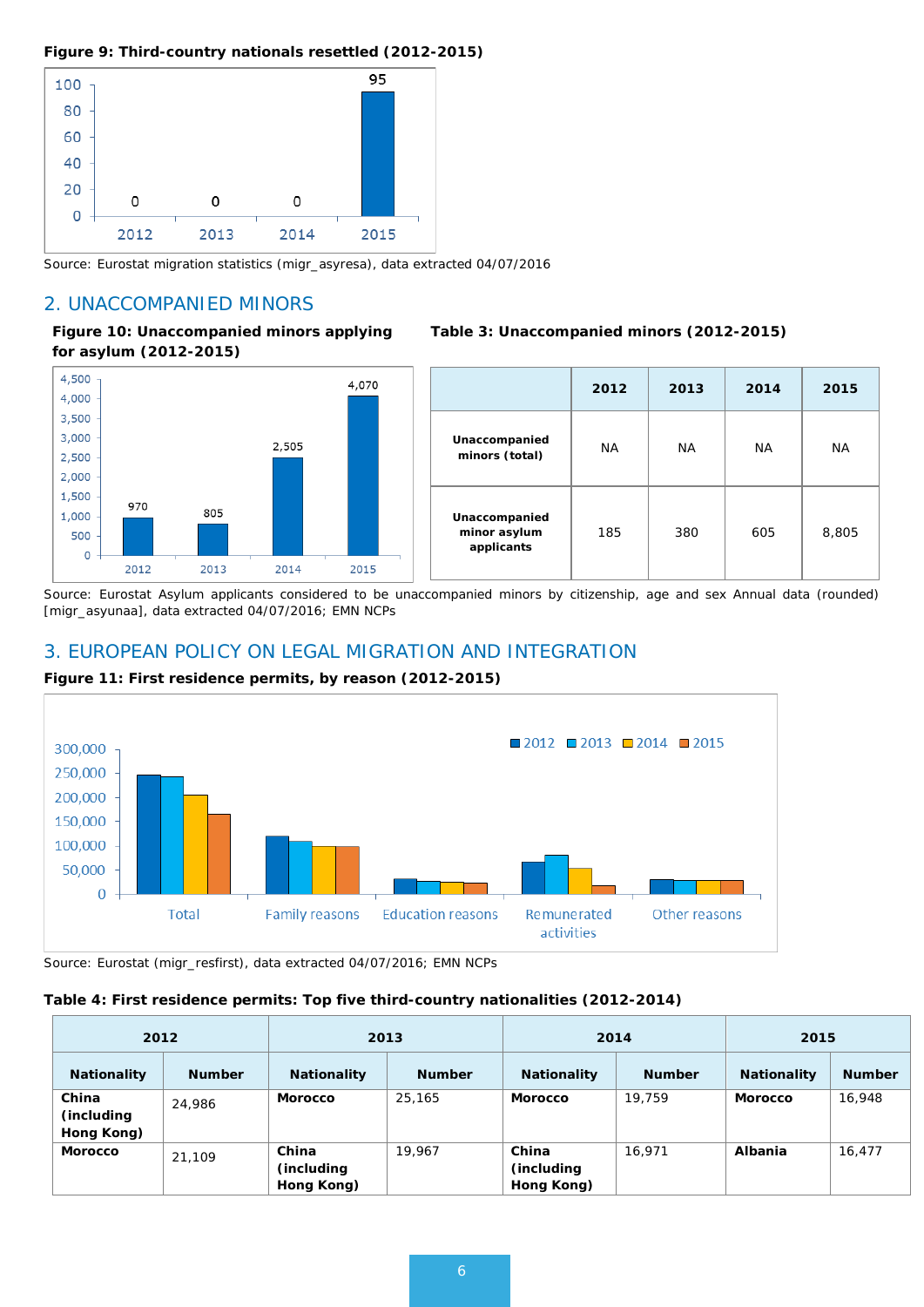| 2012                 |               | 2013               |               |                    | 2014          | 2015                               |               |
|----------------------|---------------|--------------------|---------------|--------------------|---------------|------------------------------------|---------------|
| <b>Nationality</b>   | <b>Number</b> | <b>Nationality</b> | <b>Number</b> | <b>Nationality</b> | <b>Number</b> | <b>Nationality</b>                 | <b>Number</b> |
| <b>Albania</b>       | 18,398        | Albania            | 15,890        | Albania            | 14,591        | China<br>(including)<br>Hong Kong) | 14,722        |
| <b>United States</b> | 14,012        | <b>India</b>       | 15,389        | <b>India</b>       | 13,004        | <b>India</b>                       | 11,585        |
| <b>India</b>         | 11,629        | <b>Ukraine</b>     | 13,996        | <b>Bangladesh</b>  | 11,785        | <b>United</b><br><b>States</b>     | 8,714         |

*Source: Eurostat migration statistics (migr\_resfirst), data extracted 04/07/2016*

## **Figure 12: Resident population of third-country nationals as a share of total population in Italy, EU average, EU high and low (2012-2015)**



*Source: Eurostat migration statistics (migr\_pop1ctz), data extracted 04/07/2016*

# 4. IRREGULAR MIGRATION AND RETURN

#### **Table 5: Number of third-country nationals refused entry at external borders (2012-2015)**

| Third country nationals:             | 2012   | 2013   | 2014   | 2015   |
|--------------------------------------|--------|--------|--------|--------|
| Refused entry at external borders    | 7.350  | 7.370  | 7.005  | 7.425  |
| Found to be illegally present        | 29,345 | 23,945 | 25,300 | 27,305 |
| Ordered to leave                     | 29,345 | 23,945 | 25,300 | 27,305 |
| Returned following an order to leave | 7,365  | 5,860  | 5,310  | 4.670  |

*Source: Eurostat migration statistics (migr\_eirfs)(migr\_eipre)(migr\_eiord), data extracted 24/07/2015*

#### **Table 6: Third-country nationals returned (2012-2015)**

|      | Returned as part of forced<br>return measures | <b>Returned</b><br>voluntarily | Returned through an Assisted<br><b>Voluntary Return Programme</b> |
|------|-----------------------------------------------|--------------------------------|-------------------------------------------------------------------|
| 2012 | 5,943                                         | 418 (provisional)              | 874                                                               |
| 2013 | 4,742                                         | 1,146                          | 1.040                                                             |
| 2014 | 5,310                                         | 980                            | NA                                                                |
| 2015 | 3.655                                         | 1.014                          |                                                                   |

*Source: EMN NCPs*

# 5. SECURING EUROPE'S EXTERNAL BORDERS

#### **Table 7: Number of Schengen visas applications (2012–2015)**

|                                  | 2012     | 2013      | 2014      | 2015      |
|----------------------------------|----------|-----------|-----------|-----------|
| Uniform visas (short-stay visas) | ,706,536 | 2,036,829 | 2,164,545 | 2,023,343 |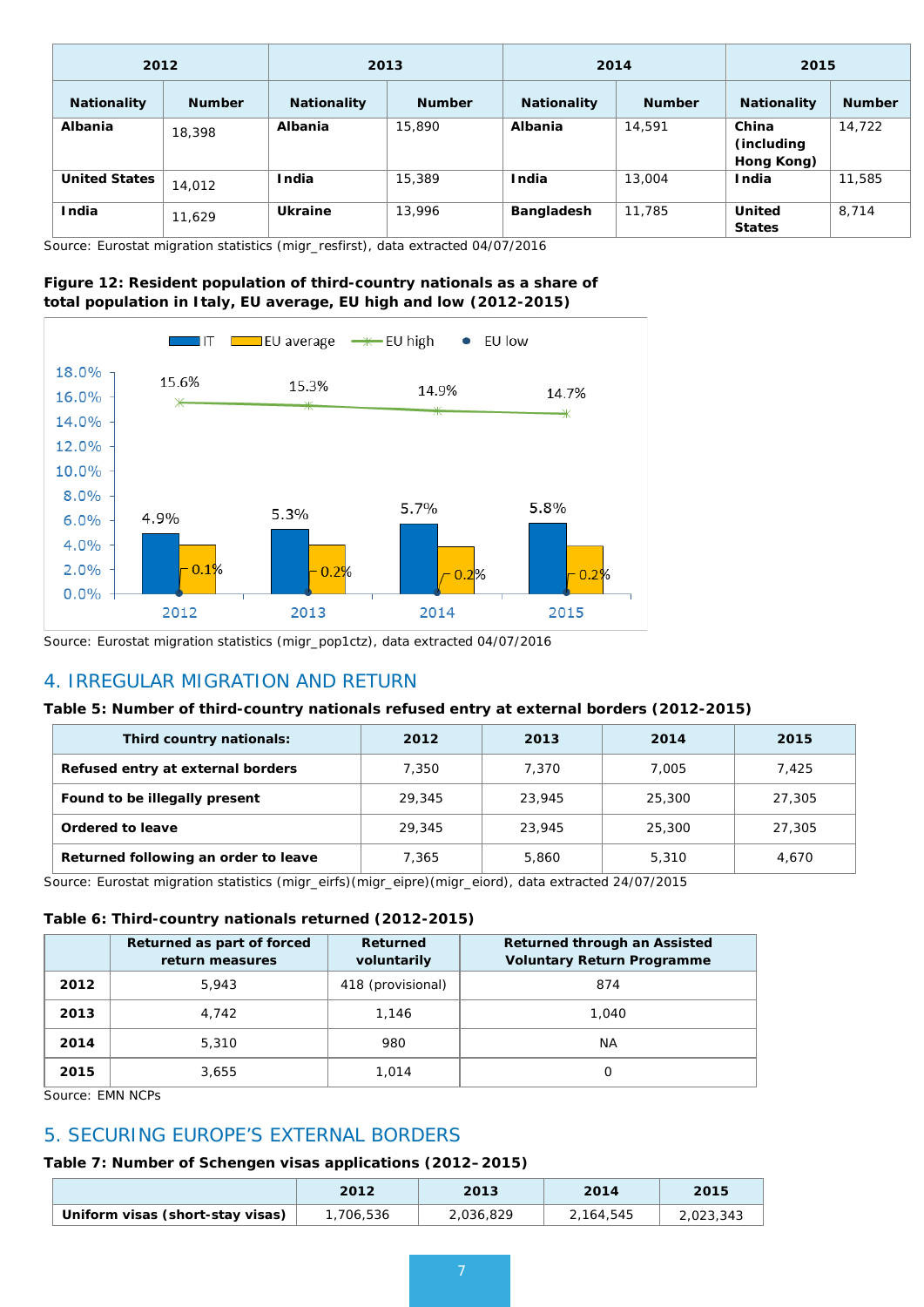

**Figure 13: Uniform visa applications received in Italy as a share of the total number of uniform visa applications in all Schengen states consulates (2012-2015)**

*Source: DG Migration and Home affairs – Complete statistics on short-stay visas issued by the Schengen States*

#### **Table 8: Top five countries in which the highest number of visa applications for Italy was lodged**

|               | 2012          |                | 2013          |               | 2014<br>2015  |                |               |
|---------------|---------------|----------------|---------------|---------------|---------------|----------------|---------------|
| Country       | <b>Number</b> | Country        | <b>Number</b> | Country       | <b>Number</b> | Country        | <b>Number</b> |
| <b>Russia</b> | 635,043       | Russia         | 775,469       | <b>Russia</b> | 832,146       | Ukraine        | 118,045       |
| China         | 277,802       | China          | 339,106       | China         | 386,669       | <b>Russia</b>  | 53,719        |
| <b>Turkey</b> | 115,785       | <b>Turkey</b>  | 139,071       | <b>Turkey</b> | 149.167       | China          | 23,487        |
| India         | 71,365        | <b>India</b>   | 73,480        | India         | 79.969        | <b>Turkey</b>  | 22.155        |
| Saudi         |               |                |               | Saudi         |               | <b>Belarus</b> | 14,526        |
| Arabia        | 48,756        | <b>Ukraine</b> | 63,609        | Arabia        | 70,630        |                |               |

*Source: DG Migration and Home affairs*

## 6. ASYLUM AND MIGRATION EU FUNDING SOURCES (2007-2013 AND 2014-2020)

#### **Table 9: Asylum, Migration and Integration Fund (AMIF) allocation in euro per area**

| <b>Areas</b>                          | AMIF 2014-2020 |
|---------------------------------------|----------------|
| Asylum                                | 132, 105, 777  |
| Legal Migration and Integration       | 126,500,000    |
| Return                                | 33,750,000     |
| <b>Technical Assistance</b>           | 18,000,000     |
| Special cases (resettlement/transfer) | 5,000,000      |
| TOTAL                                 | 315, 355, 777  |

*Source: DG Migration and Home affairs*

#### **Table 10: Internal Security Fund (ISF) allocation in euro per area**

| <b>Areas</b>                            | ISF 2014-2020 |
|-----------------------------------------|---------------|
| <b>ISF Borders</b>                      | 156,306,897   |
| <b>ISF SA Frontex</b>                   | 31,950,000    |
| <b>ISF SA Consular cooperation</b>      | <b>NA</b>     |
| <b>ISF Borders Emergency Assistance</b> | 492,408       |
| <b>ISF Police</b>                       | 56,631,761    |
| TOTAL                                   | 245,381,066   |

*Source: DG Migration and Home affairs*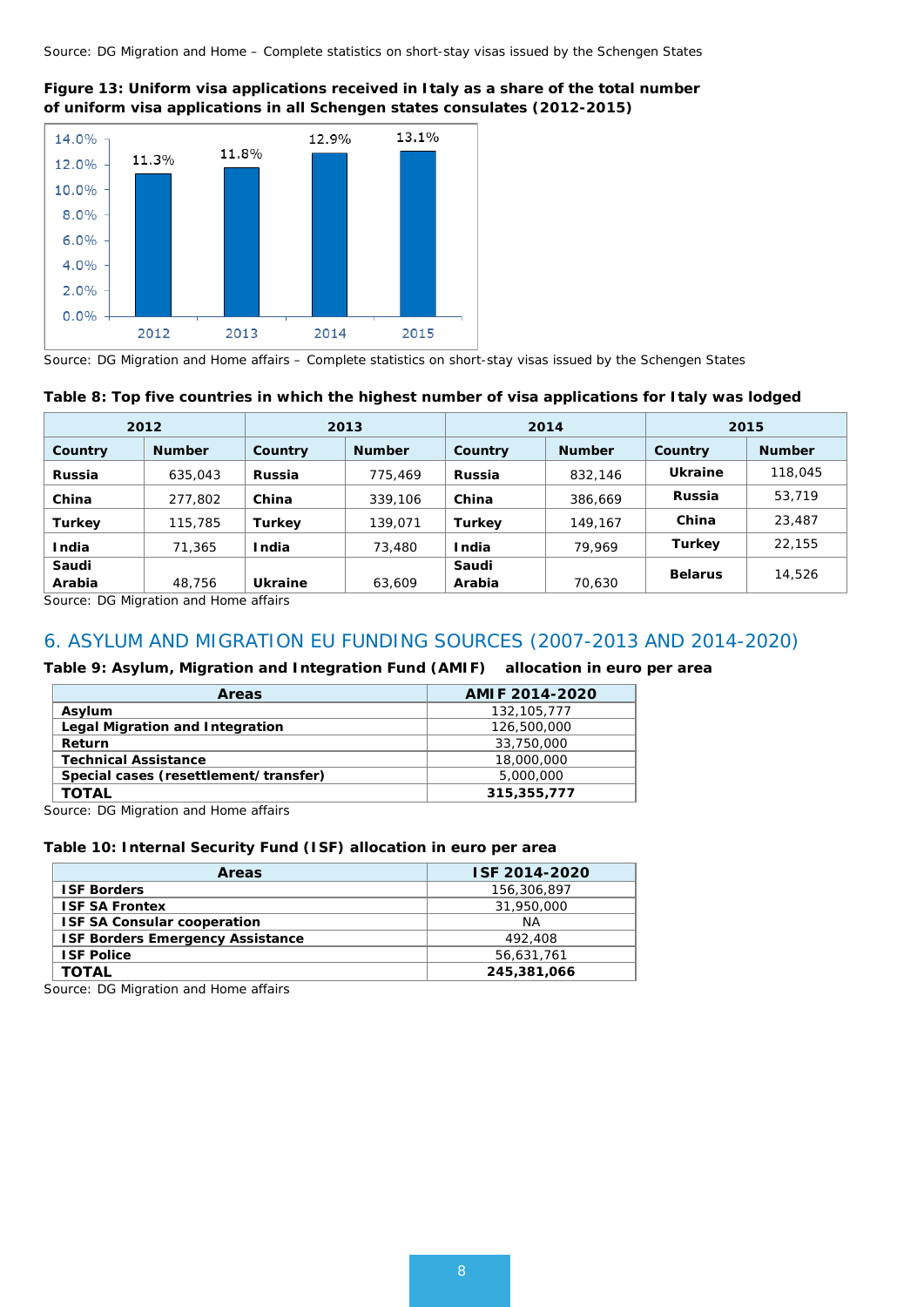| <b>SOLID FUNDS</b>                                          | 2007                      | 2008                         | 2009                   | 2010                         | 2011                      | 2012                         | 2013                         | <b>TOTAL</b>            |
|-------------------------------------------------------------|---------------------------|------------------------------|------------------------|------------------------------|---------------------------|------------------------------|------------------------------|-------------------------|
| <b>European Refugee</b><br>Fund (ERF)                       | ΝA                        | 2,821,520<br>$(3.8\%)$       | 4,471,406<br>$(4.5\%)$ | 7,202,618<br>$(7.6\%)$       | 7,740,535<br>(7.8%)       | 6,992,321<br>$(6.6\%)$       | 6,858,797<br>(6%)            | 36,087,198<br>$(6.2\%)$ |
| <b>European Return</b><br>Fund (RF)                         | ΝA                        | 5,867,478<br>$(10.6\%)$      | 6,029,380<br>$(9.7\%)$ | 6,769,510<br>$(8.3\%)$       | 6,921,174<br>(6.3%)       | 9,066,985<br>(6%)            | 9,155,188<br>$(5.2\%)$       | 43,809,715<br>$(6.9\%)$ |
| <b>European Fund for</b><br>the Integration of<br>TCN (EIF) | 6,314,588<br>$(9.7\%)$    | 8,590,945<br>$(11.1\%)$      | 962,600<br>(1%)        | 20,445,05<br>(18.5%)         | 27,136,90<br>5<br>(20.6%) | 34, 173, 52<br>(21%)         | 36,956,52<br>$(20.1\%)$      | 134,580,13<br>(16.2%)   |
| <b>External Borders</b><br>Fund (EBF)                       | 24,910,32<br>9<br>(17.2%) | 17,153,19<br>4<br>$(12.8\%)$ | 17,712,94<br>(11.2%)   | 20,265,22<br>4<br>$(10.6\%)$ | 32,715,58<br>$(13.8\%)$   | 52,787,94<br>O<br>$(16.4\%)$ | 84,633,22<br>O<br>$(19.9\%)$ | 250,178,43<br>(15.5%)   |

**Table 11: SOLID funds allocation in euro and share of total funds allocated to Italy (2007-2013)**

*Source: DG Migration and Home affairs*

# 7. INSPECTIONS CARRIED OUT TO DETECT EMPLOYMENT OF IRREGULAR MIGRANTS

**Table 12: Number of Inspections carried out to detect employment of irregular migrants and share of inspections as a percentage of the employers in sector (in %)**

|                                                                            | 2014      |           | 2015   |              |
|----------------------------------------------------------------------------|-----------|-----------|--------|--------------|
| <b>Risk sector</b>                                                         | No.       | %         | No.    | %            |
| Agriculture, forestry and<br>fishing                                       | 5,434     | <b>NA</b> | 8,662  | 9,59         |
| Mining and quarrying                                                       | NA        | <b>NA</b> | 129    | <b>NA</b>    |
| Manufacturing                                                              | 15,379    | <b>NA</b> | 14,696 | ΝA           |
| Electricity, gas, steam and<br>air conditioning supply                     | <b>NA</b> | <b>NA</b> | 123    | $\mathbf{O}$ |
| Water supply; sewerage,<br>waste management and<br>remediation activities  | <b>NA</b> | <b>NA</b> | 580    | 12,61        |
| Construction                                                               | 40,555    | <b>NA</b> | 42,874 | 25,06        |
| Wholesale and retail<br>trade; repair of motor<br>vehicles and motorcycles | 26,536    | <b>NA</b> | 24.688 | 7,80         |
| <b>Transportation and</b><br>storage                                       | <b>NA</b> | <b>NA</b> | 7,070  | 25,34        |
| <b>Accommodation and food</b><br>service activities                        | 21,132    | <b>NA</b> | 22,417 | 12,94        |
| <b>Information and</b><br>communication                                    | <b>NA</b> | ΝA        | 984    | 4,12         |
| <b>Financial and insurance</b><br>activities                               | <b>NA</b> | <b>NA</b> | 593    | 1,96         |
| Real estate activities                                                     | <b>NA</b> | <b>NA</b> | 673    | 4,18         |
| Professional, scientific and<br>technical activities                       | <b>NA</b> | <b>NA</b> | 2,028  | 1,61         |
| Administrative and<br>support service activities                           | <b>NA</b> | <b>NA</b> | 4,662  | 13,63        |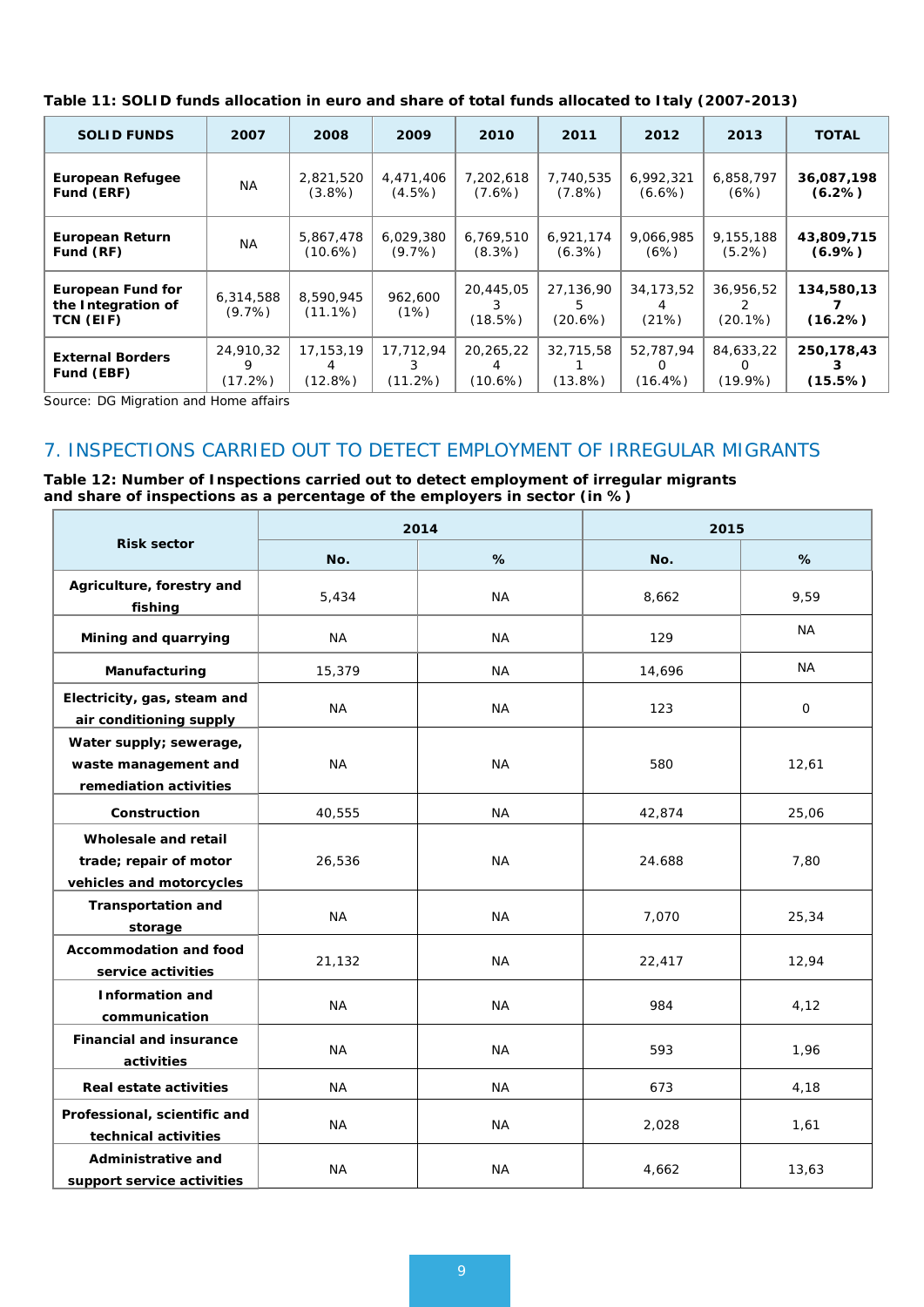| <b>Risk sector</b>                                                                                                                        | 2014      |           | 2015  |           |
|-------------------------------------------------------------------------------------------------------------------------------------------|-----------|-----------|-------|-----------|
|                                                                                                                                           | No.       | $\%$      | No.   | %         |
| Public administration and<br>defence; compulsory<br>social security                                                                       | <b>NA</b> | <b>NA</b> | 373   | <b>NA</b> |
| <b>Education</b>                                                                                                                          | <b>NA</b> | <b>NA</b> | 559   | 6,99      |
| Human health and social<br>work activities                                                                                                | <b>NA</b> | <b>NA</b> | 2,376 | 4,71      |
| Arts, entertainment and<br>recreation                                                                                                     | <b>NA</b> | <b>NA</b> | 2,046 | 16,00     |
| Other service activities                                                                                                                  | <b>NA</b> | <b>NA</b> | 6,789 | 13,68     |
| Activities of households as<br>employers;<br>undifferentiated goods-<br>and services-producing<br>activities of households<br>for own use | <b>NA</b> | <b>NA</b> | 1,443 | <b>NA</b> |
| <b>Activities of</b><br>extraterritorial<br>organisations and bodies                                                                      | <b>NA</b> | <b>NA</b> | 50    | <b>NA</b> |

*Source: DG Migration and Home affairs*

#### **Table 13: Number of inspections in which irregular migrant workers were detected (I) and number of irregular migrant workers detected (IWD) – 2015**

| <b>Risk sector</b>                                                         | 2014                                                                                      |                                                    | 2015                                                                                      |                                                    |
|----------------------------------------------------------------------------|-------------------------------------------------------------------------------------------|----------------------------------------------------|-------------------------------------------------------------------------------------------|----------------------------------------------------|
|                                                                            | <b>Number of</b><br>inspections in<br>which irregular<br>migrant workers<br>were detected | Number of<br>irregular migrant<br>workers detected | <b>Number of</b><br>inspections in<br>which irregular<br>migrant workers<br>were detected | Number of irregular<br>migrant workers<br>detected |
| Agriculture, forestry and<br>fishing                                       | <b>NA</b>                                                                                 | 73                                                 | <b>NA</b>                                                                                 | 180                                                |
| Manufacturing                                                              | <b>NA</b>                                                                                 | 471                                                | <b>NA</b>                                                                                 | 824                                                |
| Water supply; sewerage,<br>waste management and<br>remediation activities  | <b>NA</b>                                                                                 | <b>NA</b>                                          | <b>NA</b>                                                                                 | 1                                                  |
| Construction                                                               | <b>NA</b>                                                                                 | 90                                                 | <b>NA</b>                                                                                 | 189                                                |
| Wholesale and retail<br>trade; repair of motor<br>vehicles and motorcycles | <b>NA</b>                                                                                 | 126                                                | <b>NA</b>                                                                                 | 211                                                |
| <b>Transportation and</b><br>storage                                       | <b>NA</b>                                                                                 | <b>NA</b>                                          | <b>NA</b>                                                                                 | 15                                                 |
| Accommodation and food<br>service activities                               | <b>NA</b>                                                                                 | 142                                                | <b>NA</b>                                                                                 | 125                                                |
| <b>Information and</b><br>communication                                    | <b>NA</b>                                                                                 | <b>NA</b>                                          | NA                                                                                        | 15                                                 |
| Real estate activities                                                     | <b>NA</b>                                                                                 | ΝA                                                 | ΝA                                                                                        | $\overline{2}$                                     |
| Professional, scientific<br>and technical activities                       | <b>NA</b>                                                                                 | <b>NA</b>                                          | ΝA                                                                                        | $\overline{7}$                                     |